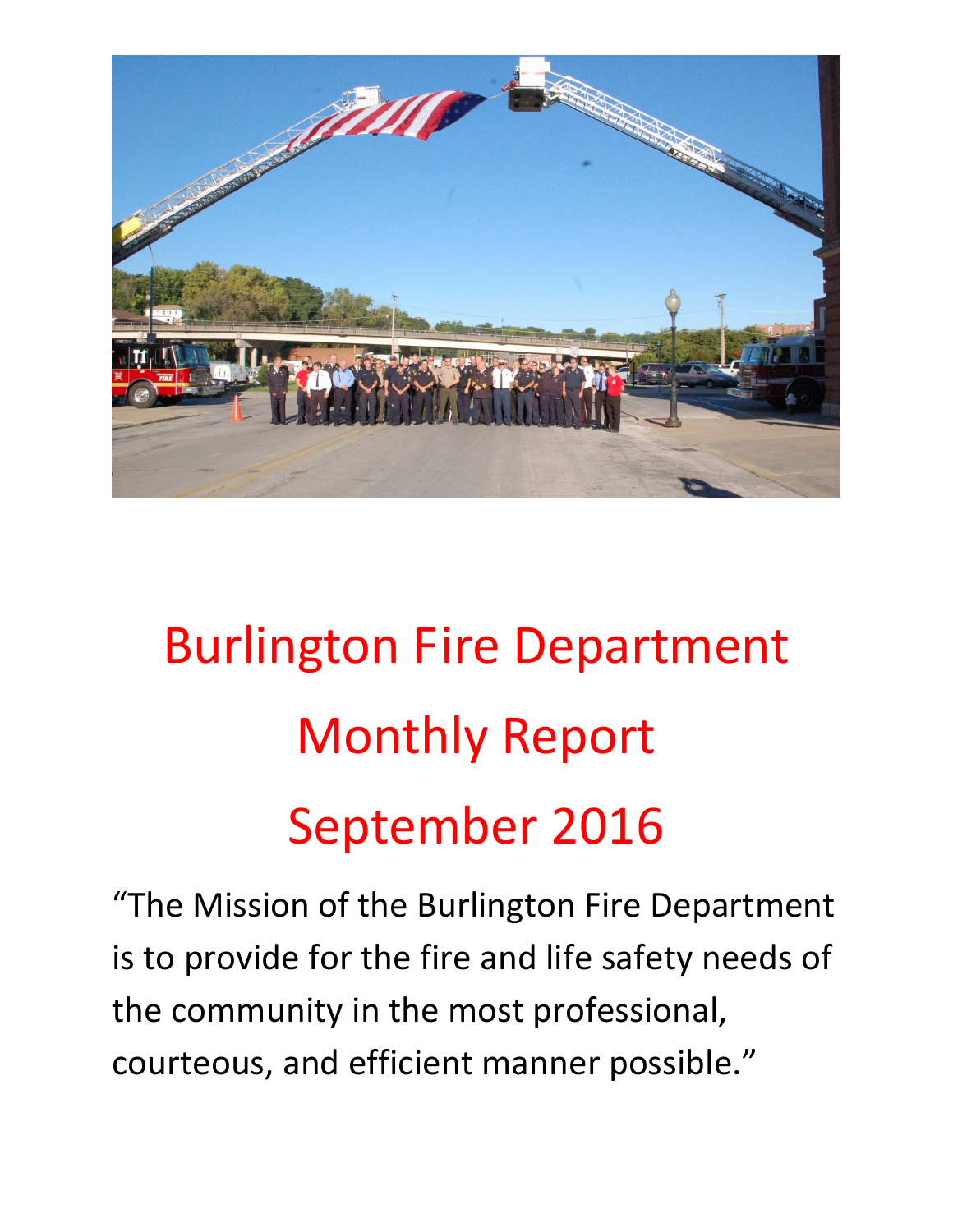#### **Operations**

We had 441 calls for service in September, 2016 compared to 278 calls for service in September, 2001 (60% increase). On September  $6<sup>th</sup>$  the crews ran 26 calls including 22 ambulance calls. The following shift on Sept.  $7<sup>th</sup>$ , crews responded to 28 calls for service with many of those being related to a severe weather event.

Our average response time for EMS calls in September was 5 minutes and 54 seconds in Burlington. This includes both emergency and non-emergency calls. Our average response time for structure fire alarms was 4 minutes and 37 seconds. There were 152 overlapping calls.

We participated in several events surrounding the  $15<sup>th</sup>$  anniversary of 9/11. On Friday Sept.  $9<sup>th</sup>$ , we were honored by the players, fans, and coaches of the Burlington Community High School football team at Bracewell Stadium. On Sept. 11<sup>th</sup>, we held a remembrance ceremony at Central Fire Station that was well attended by the community. In addition to these events, many churches and other groups held special services or provided food for members of the Department.

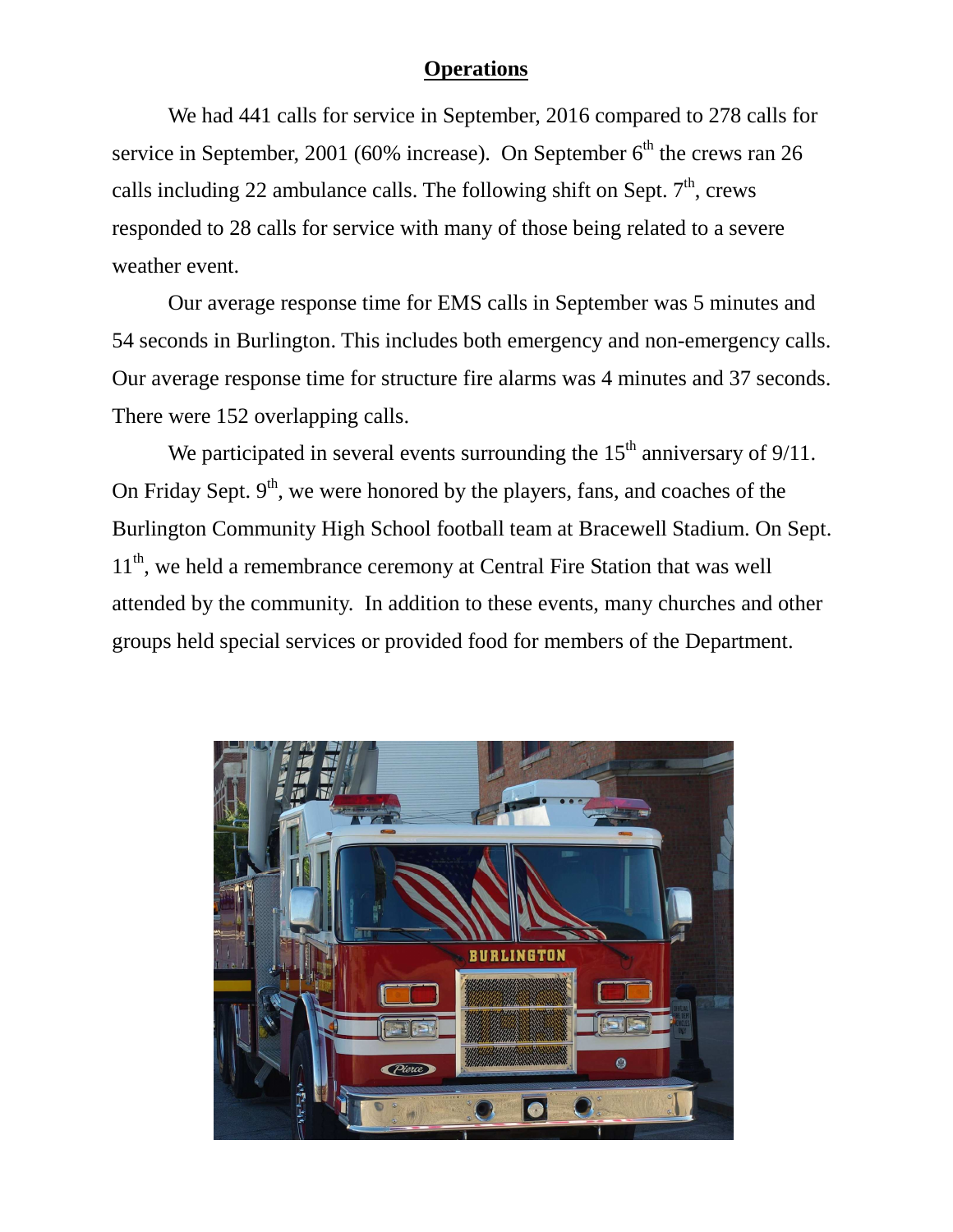

#### **Fire Prevention**

 In addition to completing 23 inspections in September, Fire Marshal Crooks investigated several fires and attended the annual conference of the Iowa Chapter of the International Association of Arson Investigators. He has also been preparing for Fire Prevention Week 2016. Crews installed 26 smoke detectors and 2 carbon monoxide detectors in September. Elk's Lodge #84 purchased 124 smoke detectors and 24 carbon monoxide detectors to be installed in area homes. Crews completed several fire preplans for area buildings including Simpson Paper and the Burlington Railroad Shops.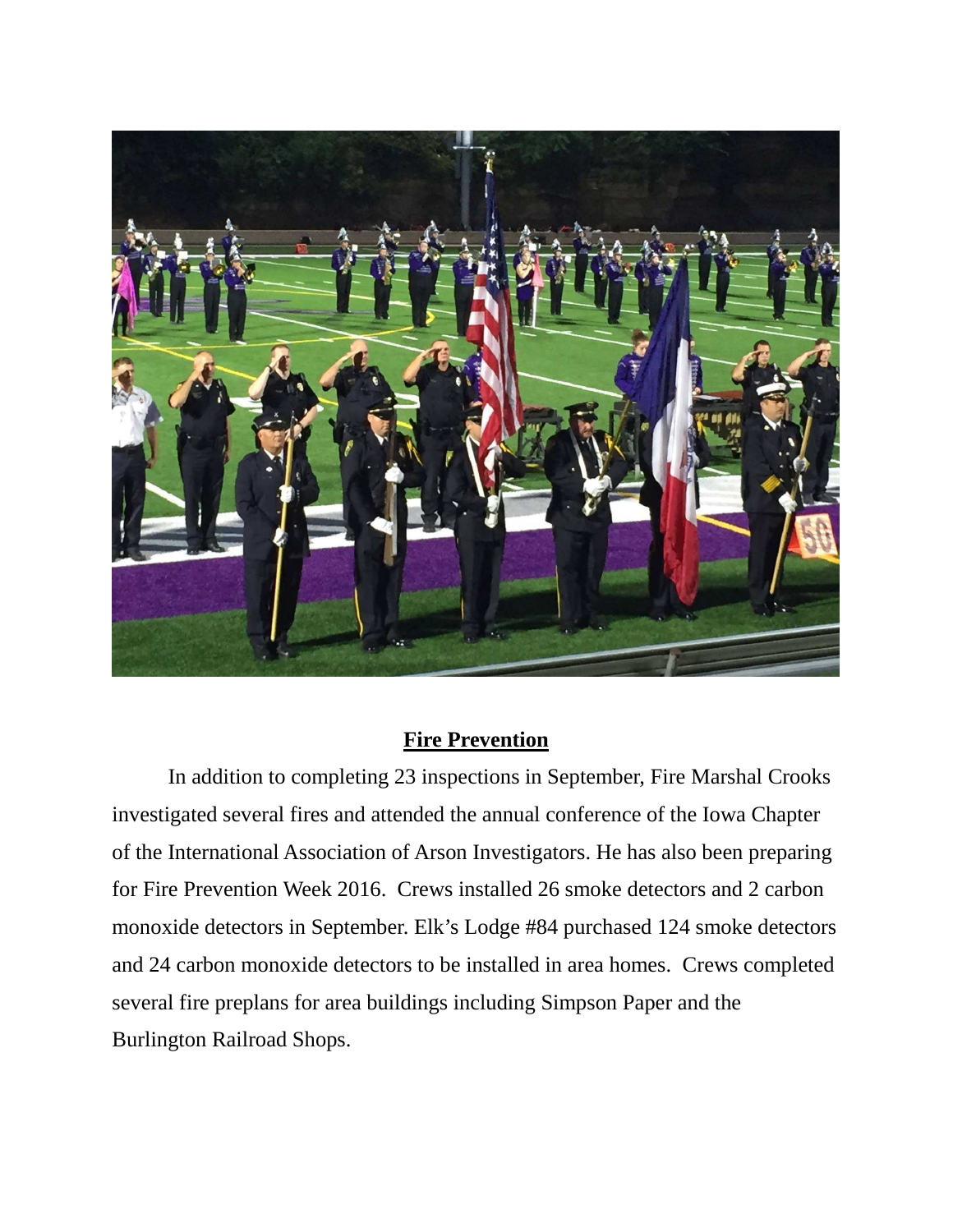#### **Training**

 There were 274 hours of training completed in September. Several members attended an EMS training event at GRMC that consisted of an ambulance driving skills course and a penetrating trauma class presented by our medical director, Dr. Carlos Falcon. Several paramedics also completed Advanced Cardiac Life Support renewal training. Deputy Chief Ryan attended a two-day policy writing class presented by firefighter turned attorney Curt Varone.

#### **Target Solutions: Administrative Summary – September 2016**

| <b>Assignments</b>                              |               |      |
|-------------------------------------------------|---------------|------|
| <b>Completions (September 1-30)</b>             |               |      |
| Users with completions:                         | 43            | 100% |
| Total completions:                              | 716           |      |
| <b>Overdue Assignments (as of September 30)</b> |               |      |
| Users with assignment(s) that are overdue:      | 27            | 63%  |
| Total overdue assignments:                      | 134           |      |
| No Assignments (as of September 30)             |               |      |
| Users with no assignments:                      | $\mathcal{P}$ | .5%  |

| <b>Users</b>                                             |              |     |
|----------------------------------------------------------|--------------|-----|
| Log-ins (September 1-30)                                 |              |     |
| Users who have logged in:                                | 41           | 95% |
| <b>Credentials</b>                                       |              |     |
| Users with credentials expiring next month<br>(October): | <sup>0</sup> | 0%  |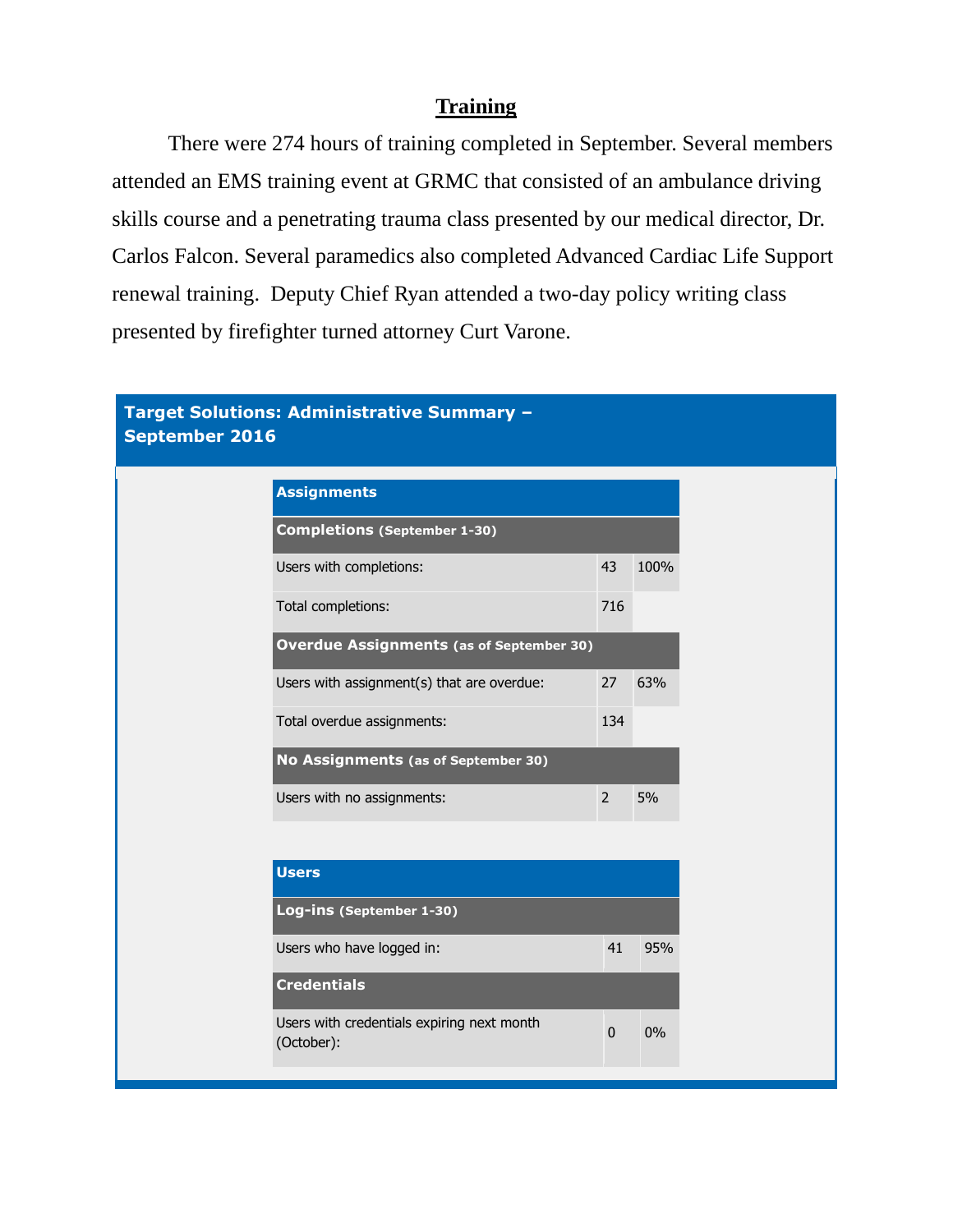## **Other Activities**

- Crews provided CPR training for EMS students and Danville Care Center staff.
- Crews provided EMS coverage during the Garret's Path event.
- Deputy Chief Ryan served as a promotional exam assessor for the Keokuk and Waterloo Fire Departments.
- Four personnel traveled to Sumner, Iowa to inspect our new ambulance.
- Battalion Chief Bullinger attended the SCC EMS Advisory Board meeting.
- Battalion Chief Workman attended the MABAS Division 62 meeting.
- Shift 1 personnel participated in the South Hill Block Party.
- Chief Trexel and Billing Manager Hunter attended the "Barriers to Health" seminar at GRMC.
- Crews stood by with the airport fire truck (CFR1) during the Stearman Flyin Breakfast at the Southeast Iowa Regional Airport.
- Deputy Chief Ryan and Chief Trexel attended the Des Moines County Firefighter's Association meeting.
- Deputy Chief Ryan attended the Henderson County EMS Association meeting.
- Chief Trexel attended the Des Moines County EMS Association meeting.
- Crews provided fire education for several classes at the Messiah Lutheran Preschool.

Respectfully Submitted,

Matt Trexel

Fire Chief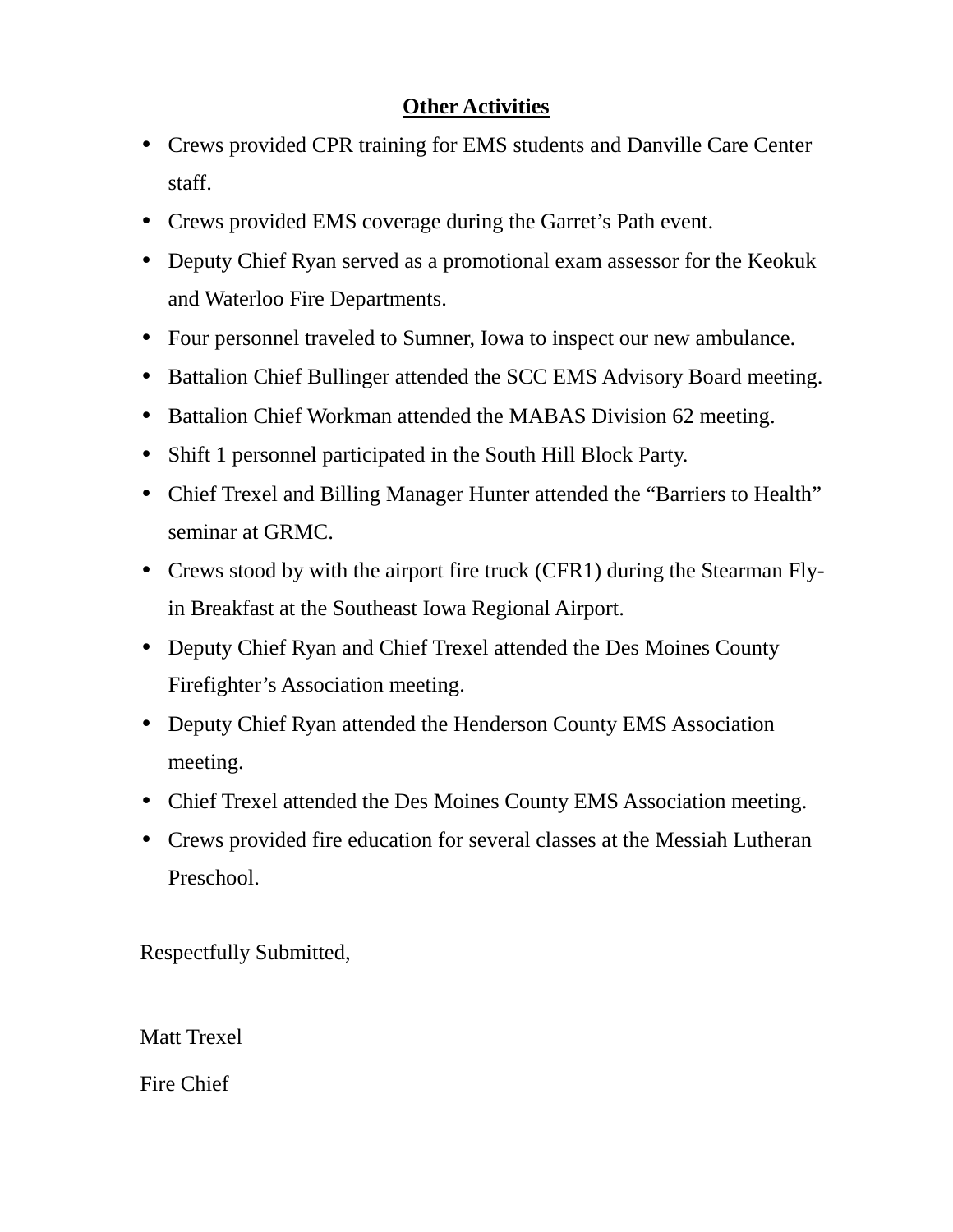

#### **Incident Type Report September 2016**

### **Responses By District September 2016**

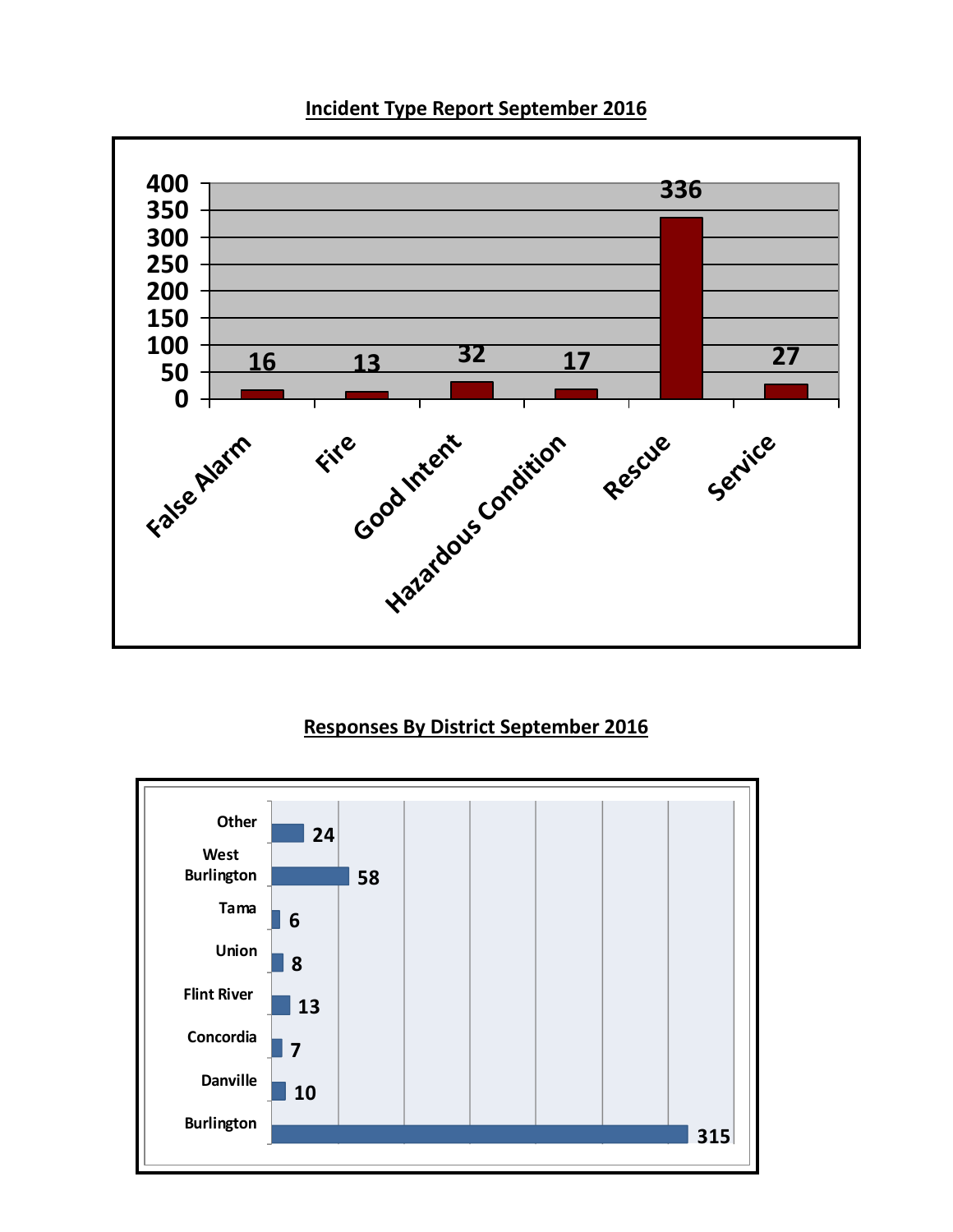# Patient Age Breakdown Burlington Fire Dept (IA)

Report Date Range: 09/01/2016 to 09/30/2016

| <b>Type</b>        | <b>Count</b> |                |
|--------------------|--------------|----------------|
| Pediatric (0 - 13) | 15           | <b>Details</b> |
| Adult (14 - 64)    | 177          | <b>Details</b> |
| Senior (65+)       | 138          | <b>Details</b> |

Treatments By Unit German Communication Burlington Fire Dept (IA)

Report Date Range:09/01/16 to 09/30/16

| <b>Treatment</b>                  | <b>Unit 751</b> | <b>Unit 752</b> | <b>Unit 753</b> | <b>Unit 754</b> | <b>Unit 755</b> |
|-----------------------------------|-----------------|-----------------|-----------------|-----------------|-----------------|
| 12 Lead EKG                       | 12              | $\overline{2}$  | $\overline{2}$  |                 | 20              |
| Air Adjunct                       | 1               |                 |                 |                 |                 |
| Bandage                           | $\overline{2}$  | $\mathbf{1}$    | $\overline{1}$  |                 | 3               |
| Cardioversion<br>/ Defibrillation | $\overline{2}$  |                 |                 |                 |                 |
| <b>Clear Airway</b>               |                 | $\mathbf 1$     |                 |                 |                 |
| Contacted<br>Medical<br>Control   | 5               | 3               |                 |                 | $\overline{2}$  |
| <b>CPAP</b>                       |                 |                 |                 |                 | $\mathbf{1}$    |
| <b>CPR</b>                        | $\overline{1}$  | $\overline{1}$  |                 |                 |                 |
| ECG (4 Lead)                      | 37              | 4               | 3               | $\overline{2}$  | 55              |
| EtCO <sub>2</sub><br>monitoring   | 3               |                 |                 |                 | $\mathbf{1}$    |
| Intubation                        | $\overline{1}$  | $\mathbf{1}$    | $\overline{2}$  |                 |                 |
| IO                                |                 | $\overline{1}$  | $\overline{1}$  |                 |                 |
| IV                                | 52              | 3               | $\overline{4}$  | $\mathbf{1}$    | 89              |
| Medication<br>Administration      | 33              | $\overline{5}$  | 6               | $\overline{1}$  | 55              |
| Nebulizer                         | $\overline{1}$  |                 |                 |                 | $\overline{5}$  |
| Oxygen<br>Adminis                 | 20              | $\overline{2}$  | $\overline{4}$  |                 | 33              |
| Spinal<br>Immobilizatio<br>n      | 5               | 3               | $\overline{1}$  |                 | 13              |
| Splint                            | $\overline{1}$  |                 | $\mathbf 1$     |                 | $\overline{4}$  |
| Suction                           | $\overline{1}$  |                 | $\mathbf 1$     |                 | $\overline{2}$  |
| Thermal<br><b>Treatments</b>      |                 |                 |                 |                 | $\overline{1}$  |